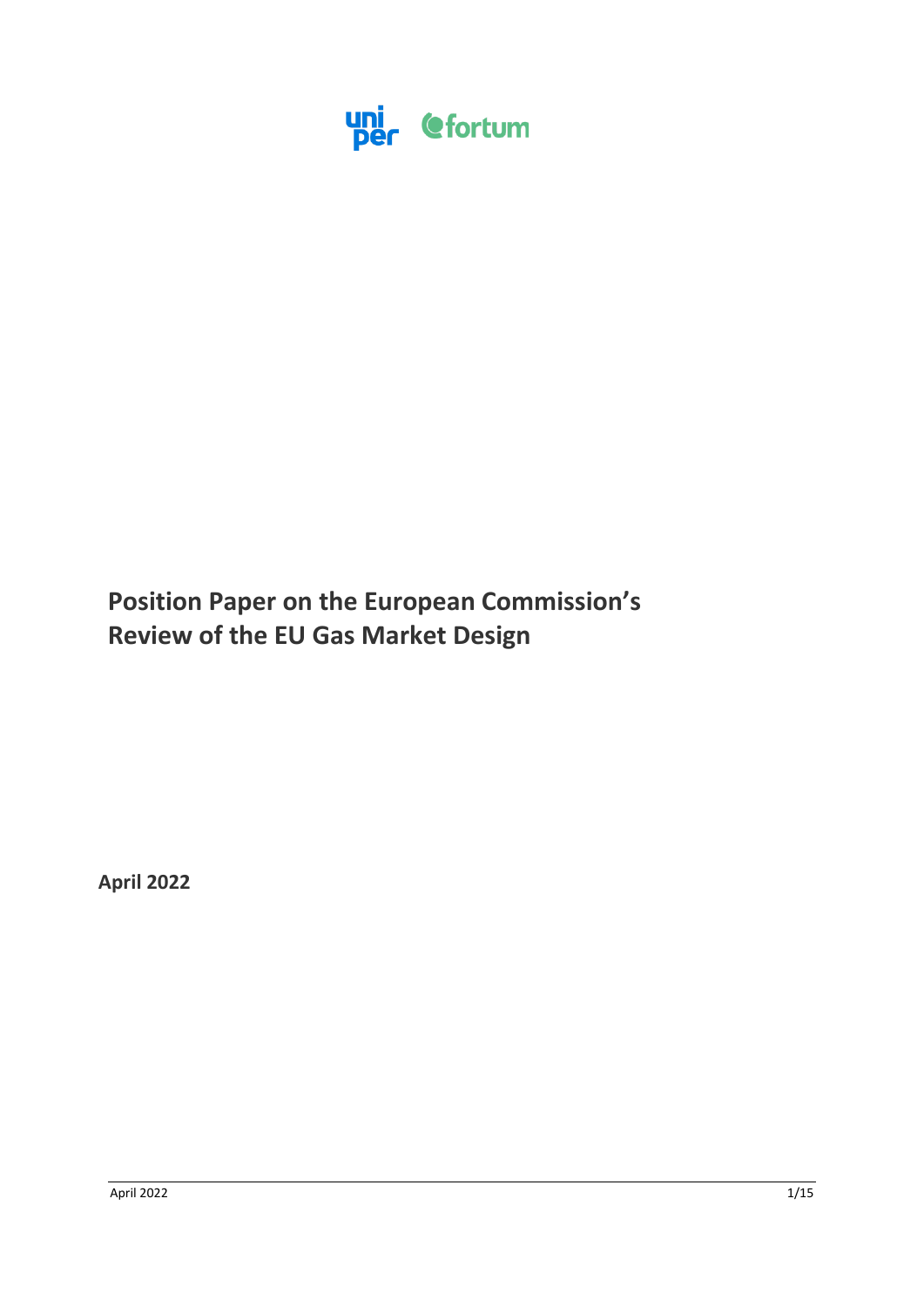



# **Executive Summary**

- 1. The Russian invasion of Ukraine has initiated discussions on the overall EU's energy strategy, demonstrating the need to accelerate decarbonisation efforts, especially the deployment of renewables such as renewable and low-carbon gases, including hydrogen. In the transition phase, natural gas will keep playing an important bridging role, as it is deeply established in many Member States.
- 2. Clear definitions for the different types of renewable and low-carbon gases, including hydrogen - e.g. grid-connected electrolytic hydrogen -, are required. A definition for renewable hydrogen is currently missing and should be inserted in the EU framework.
- 3. The methodology to certify the greenhouse gas emission savings of low-carbon gases should be clarified asap in an annex to the Gas Directive and links with the mass balancing system avoided, as physical tracking of molecules is technically impossible.
- 4. Tariff rebates for renewable and low-carbon gases should in principle be supported provided that sufficient safeguards in terms of transparency, fairness of the costallocation system, non-distortion of market signals are inserted. Additional incentives, targeting the uptake of these gases, should be included in the proposals.
- 5. Blending of renewable and low-carbon gases provides for a cost-efficient, swift first step to energy system decarbonisation. The requirement for transmission system operators to accept cross-border flows of gases with a hydrogen content of up to 5% by volume strikes the right balance between support to hydrogen deployment and technical limitations.
- 6. Whilst the need for flexibility through temporary exemptions should be acknowledged during the first phase of hydrogen infrastructure development, strict regulatory principles will then have to be respected:
	- o Vertical unbundling: strict ownership unbundling rules, i.e. the effective separation of network operators from activities of production, supply and storage, should be enshrined into law.
	- o Cross-subsidisation: in general, strict separation of different regulated asset bases should be the norm between the hydrogen and gas networks and public support / grants could be envisaged at early stages of hydrogen network development.
	- o Third-party access (TPA): regulated TPA should be introduced for hydrogen networks and hydrogen storages, and negotiated TPA for hydrogen terminals under specific circumstances.
- 7. Natural gas provisions should generally be upheld as they contribute to the creation of liquid markets. Whilst long-term contracts (LTCs) for renewable and low-carbon gases should be promoted, the ban on LTCs of unabated fossil gas beyond 2049 is in line with the overall EU's objective to reach climate neutrality in 2050.
- 8. LNG plays an increasingly important role in the EU energy mix as it helps to further diversify gas supplies and enhance competition. Measures increasing transparency will generally contribute to improving the efficiency of the system.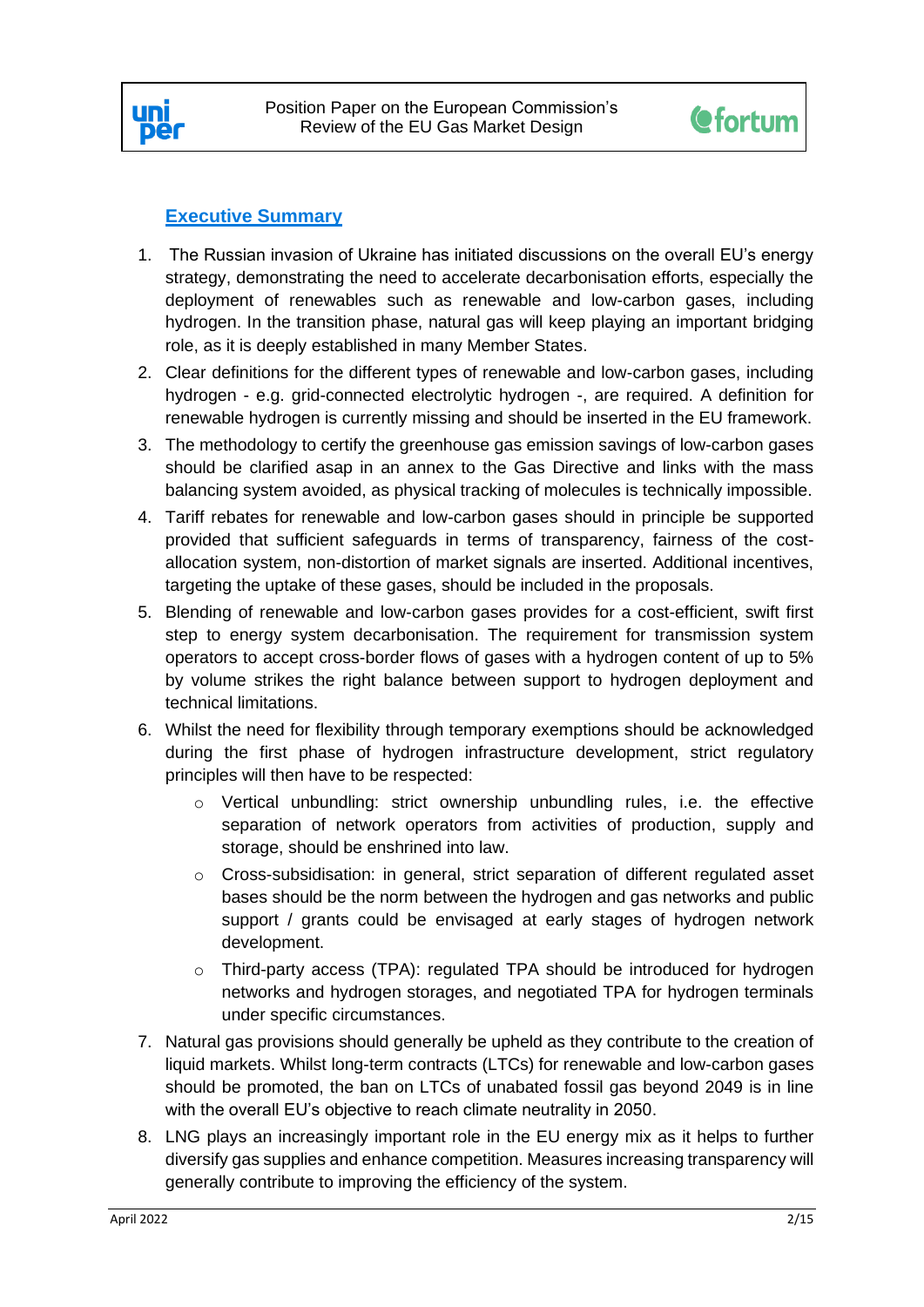



- 9. Gas storages are paramount to ensuring security of supply and providing flexibility to the overall system. Whilst discussions on storages are evolving quickly in light of the current geopolitical situation, the following points focus exclusively on the review of the Security of Gas Supply Regulation, as proposed by the European Commission on 15 December:
	- $\circ$  It should be left to the Member States to determine the entity that manages the purchase of strategic stocks, for instance market areas managers (for instance THE in Germany). In case TSOs are the chosen entities, it should be explicitly stated that the strategic stock can be used by TSOs exclusively to carry out their functions, i.e. safeguard transport network system stability, and not for the superordinate purpose of security of supply.
	- $\circ$  Joint procurement of strategic gas stocks by TSOs should be supported insofar that it remains a voluntary act and that stocks are used only for system stability purposes.
	- $\circ$  Member States should be required to put in place the necessary measures to ensure security of supply and to demonstrate their choice in their national risk assessments. They should remain free to decide whether and in which form storage facilities should be used as there is no 'one size fits all' solution.

# **Introduction**

The Russian invasion of Ukraine has initiated discussions on the overall EU's energy strategy, demonstrating the urgency to both accelerate decarbonisation efforts, especially through the deployment of renewables such as renewable and low-carbon gases, and to diversify gas imports to reduce dependencies and ensure the European industry's and citizens' security of supply.

In the transition phase, natural gas will keep playing an important bridging role, as it is deeply established in many Member States. Natural gas reduces emissions significantly by replacing oil, hard coal and lignite and providing flexibility to a system with an increasing share of fluctuating renewables. At the same time, all efforts should be made to deploy renewable and low-carbon gases such as hydrogen or biogas / biomethane on a large scale and facilitate the roll-out of technologies such as carbon capture, utilisation and storage (CCUS), as they will:

- support the decarbonisation of the power, mobility, heating and cooling and energyintensive industrial sectors through sector coupling, in line with the European Green Deal's objectives;
- [create 600,000 to 850,000 direct jobs](https://gasforclimate2050.eu/wp-content/uploads/2020/03/Navigant-Gas-for-Climate-Job-creation-by-scaling-up-renewable-gas-in-Europe.pdf) plus over a million indirect jobs by 2050;
- save society up to  $\epsilon$ 217 billion annually across the energy system by 2050 through the use of gas and its infrastructure;
- contribute to further diversify EU's gas supply and ensure security of supply.

There is currently no comprehensive regulatory framework for these new gases, whilst this is a prerequisite for their successful market ramp-up. We therefore welcome the publication by the European Commission of the 'Hydrogen and Decarbonised Gas Market' legislative package on 15 December 2021, which aims to facilitate their integration in the energy system through a review of the EU Gas Market Design, i.e: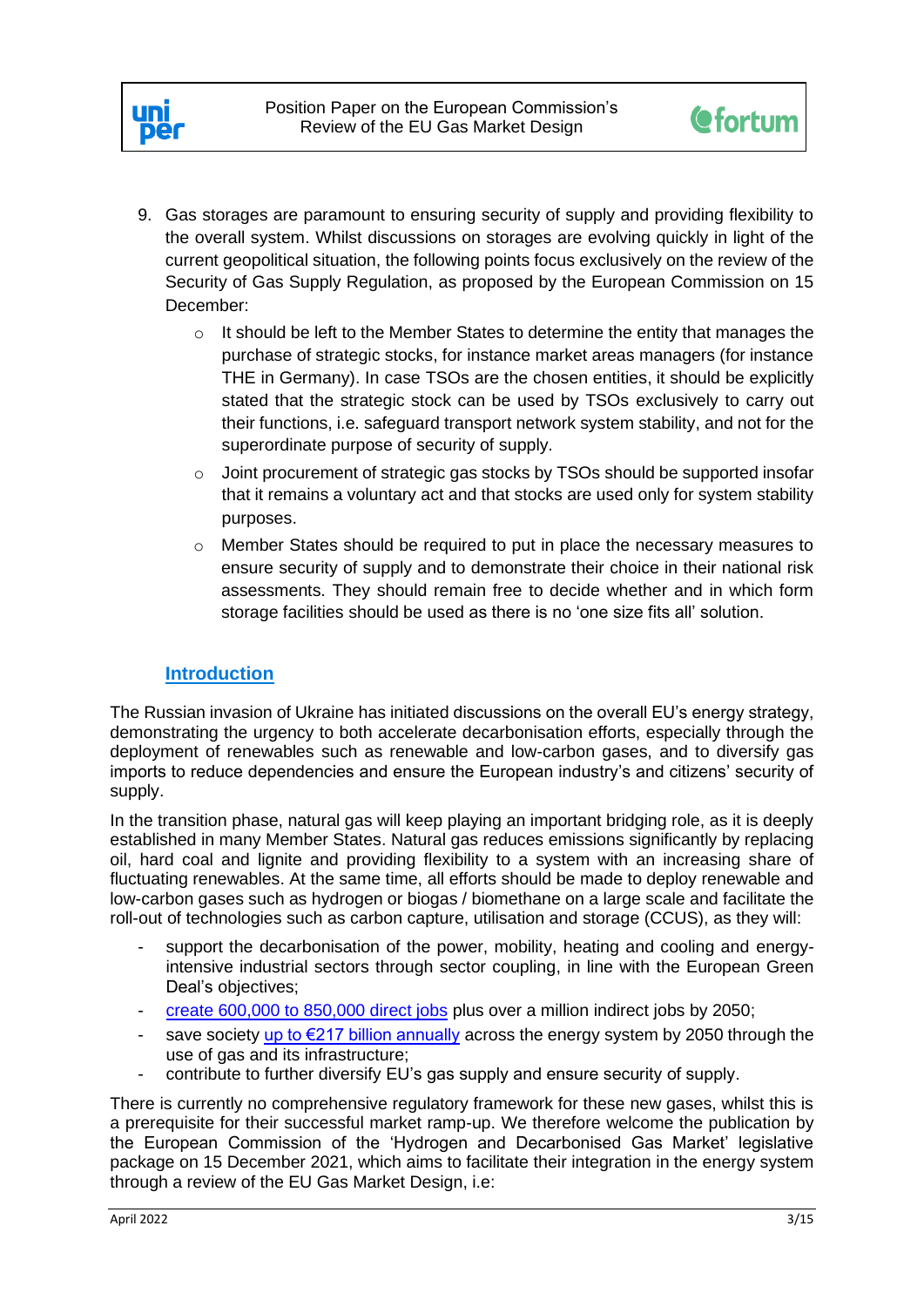



- The [review of the Gas Directive;](https://eur-lex.europa.eu/legal-content/EN/TXT/?uri=COM%3A2021%3A803%3AFIN&qid=1639664719844)
- The [review of the Gas Regulation,](https://eur-lex.europa.eu/legal-content/EN/TXT/?uri=COM%3A2021%3A804%3AFIN&qid=1639665806476) including amendments to the Security of Supply Regulation;

To enable a cost-effective transition to low-carbon and renewable gases while ensuring security of supply, the following points should be taken into consideration. These points, which are based on our longstanding experience as a key gas market player, take into account the current geopolitical situation. However, as this situation evolves quickly, not all the consequences of the crisis can be foreseen at the date of publication of this position paper.

# **1. Integrating renewable and low-carbon gases, including hydrogen, in our energy system**

The liberalisation of European gas markets has widely been recognised as a major success, leading to liquid markets. We therefore welcome the general mirroring of natural gas rules for renewable and low-carbon gases. However, more needs to be done to better define and create a certification framework for renewable and low-carbon gases.

# **a. Definitions and certification of renewable and low-carbon gases**

i. Definitions

Clear definitions for the different types of renewable and low-carbon gases, including hydrogen, are required in order to properly integrate them into the EU policy and regulatory framework. As such, we welcome the introduction in Article 2 of the Gas Directive of dedicated definitions for renewable gas, low-carbon hydrogen, low-carbon gas and low-carbon fuels.



# **Overview of Gases Based on Current EU Legislative Proposals**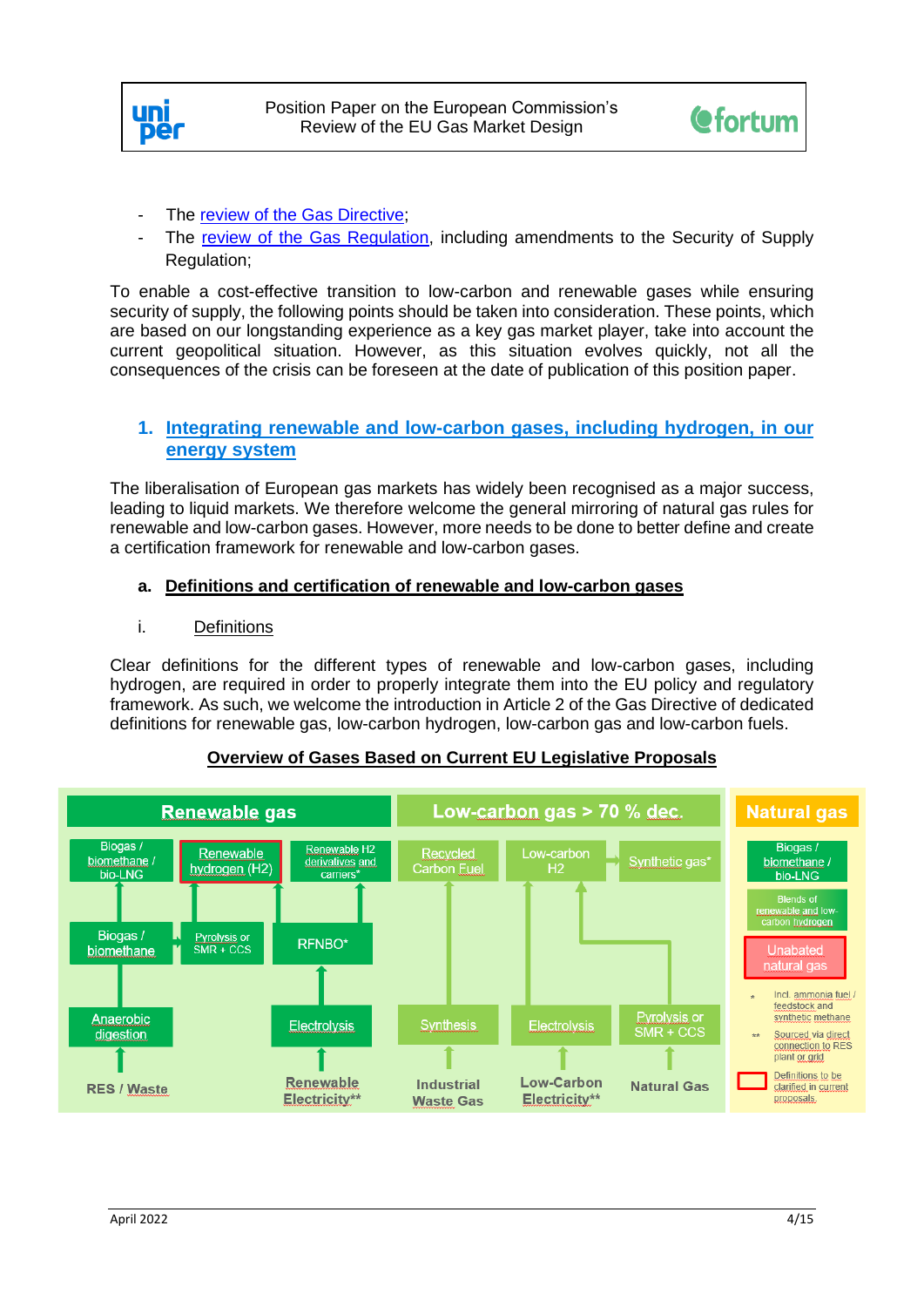



We regret that no dedicated definition for renewable hydrogen was introduced, neither in the review of the Gas Directive nor in the review of the [Renewable Energy Directive](https://ec.europa.eu/info/sites/default/files/amendment-renewable-energy-directive-2030-climate-target-with-annexes_en.pdf) (RED III). This creates loopholes in the renewable hydrogen framework as for instance, it is unclear whether renewable hydrogen produced from the reforming of biomethane / biogas combined with CCS would qualify as renewable while coming from renewable sources and being carbon negative. Both the Gas Directive and the RED III proposals should be amended to include the following definition: '*renewable hydrogen means renewable fuels of non-biological origin as defined in Article 2, point (36) of Directive (EU) 2018/2001 as well as any other type of hydrogen, the energy content of which is derived from renewable sources and which meets a greenhouse gas emission reduction threshold of 70%'*. This definition covers, among others, gridconnected electrolytic hydrogen (renewable hydrogen produced from electrolysers connected to the grid).

With regard to 'hydrogen storage facilities', the new definition shall be limited to large underground storage facilities such as a porous rock, aquifer or salt cavern storage sites. The definition should clearly exclude small hydrogen storage applications (e.g. in tanks or pipes) as well as storage related to transmission services in order to avoid an overlap in business activities.

The definition of 'hydrogen terminals' presents serious shortcomings as the qualification of an installation into a 'hydrogen terminal' would depend on whether liquid hydrogen or liquid ammonia will be transformed into gaseous hydrogen and whether they will subsequently be injected into the hydrogen grid, without any indication as to when the injection should take place. As a result, it would be difficult to assess which installations would fall under this definition. The definition of 'hydrogen terminals' should be clarified / simplified and the reference to liquid ammonia be deleted, as it could prove very difficult to assess whether and when ammonia is cracked into hydrogen.

Finally, whilst we support the rationale behind the proposed changes to the 'natural gas' definition, it should be made explicit that biomethane is a renewable energy source, as defined by the RED, and that hydrogen blended in the natural gas grid would also fall under this definition. A clearer distinction between renewable and low-carbon gases on one side and fossil gas on the other side should be introduced. Consistency of the 'natural gas' definition should also be ensured throughout the EU legislative framework.

## ii. Certification

Clear definitions must be complemented by a sound and pragmatic certification system for renewable and low-carbon gases, including grid-connected electrolytic hydrogen. In order to facilitate the ramp-up of the hydrogen market, the EU legislative framework should ensure on the one hand that renewable and low-carbon sources are used to produce renewable and lowcarbon hydrogen and on the other hand that obligations to develop additional renewables are placed on Member States rather than on a project-by-project basis.

Article 8, para 1 of the Gas Directive provides for the certification of renewable gases to be tackled in accordance with articles 29 and 30 of the RED, which lay out the sustainability and greenhouse gas emissions saving criteria for biofuels, bioliquids and biomass fuels.

Para 2 of the same article requires fuels and hydrogen to meet a target of -70% of ghg emissions to qualify as low-carbon. Whilst we in principle support the threshold, uncertainty remains on both the default value and calculation methodology to be used and which, according to the Gas Directive, should be defined via delegated act by 31 December 2024 (para 5). This methodology is crucial to the development of a market for low-carbon gases,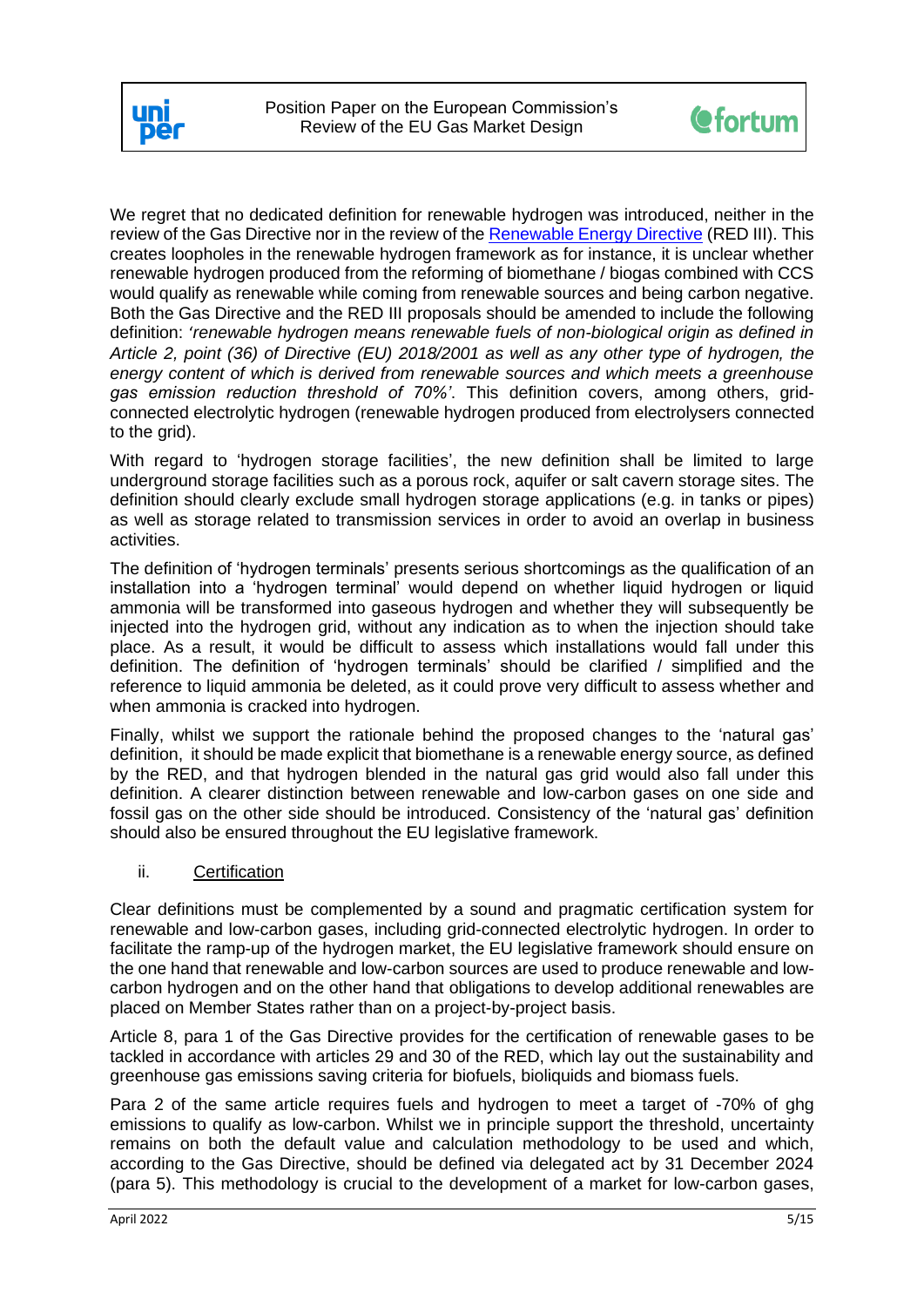



especially considering that it would apply to imports too in order to ensure a level playing field with domestically produced gases. The methodology should therefore be defined asap, directly in an annex to the Gas Directive, and could refer to the ISO 14067:2018 or ISO 14064-1:2018 standards.

Certification of low-carbon gases is also linked to the mass balancing system (para 2) and the Union Database (para 10), which raises concerns as molecules cannot be tracked physically, especially in case of blending. The tracking system for renewable and low-carbon gases, including hydrogen and bio-LNG, should not be based on physical flows as it would prevent the creation of a liquid gas Guarantee of Origin and certificate market (Book & Claim system), critical to increase the value of these gases.

## **b. Access of renewable and low-carbon gases to natural gas infrastructure**

#### i. Incentives for the uptake of new gases, including tariffs discounts

The European Commission proposes to introduce tariff discounts for renewable and lowcarbon gases in article 16 of the Gas Regulation:

- A 75% discount for entry capacity tariffs.
- A 75% discount for gas storage entry/exit capacity tariffs in the Member State where the renewable and low-carbon gas was first injected to.
- A 100% discount on the regulated gas transmission tariff at all interconnection points and LNG terminal entry points, after providing the respective TSO with a proof of sustainability.

We would in principle support the introduction of tariff discounts for renewable and low-carbon gases, provided that the following conditions are met:

- Full transparency and clarity on which actors will bear the costs of the discounts is ensured;
- A fair and transparent cost-allocation system is put in place;
- Market signals are not distorted:
- A certain level of harmonisation of discounts is ensured at EU level but Member States retain some flexibility.

The implementation of a 100% discount on the transmission tariff at interconnection points (IPs) could prove particularly difficult. It could create artificial congestion situations at IPs and distort the level playing field between injection of gases in EU countries and injection at the border with a third country, the first situation triggering a 75% tariff rebate and the second a 100% rebate. It also raises concerns with regard to the redistribution of costs: the implementation of an inter-transmission system operator compensation mechanism (ITC) would enable one TSO to be compensated by another one whilst benefitting from the production of renewable and low-carbon gases. Finally, it will be extremely difficult to provide a proof of sustainability at each IPs since this would require the implementation of a mass balancing system (physical tracking), which is technically not possible in a gas grid. All these issues have to be kept in mind when discussing this tariff discount.

More generally, additional incentives should be implemented to support the roll-out of renewable and low-carbon gases, including grid-connected electrolytic hydrogen, e.g. tax discounts or compensation through a surcharge / levy paid by all users of the grid. The proposal for LNG and storage operators to assess market demand for new investment allowing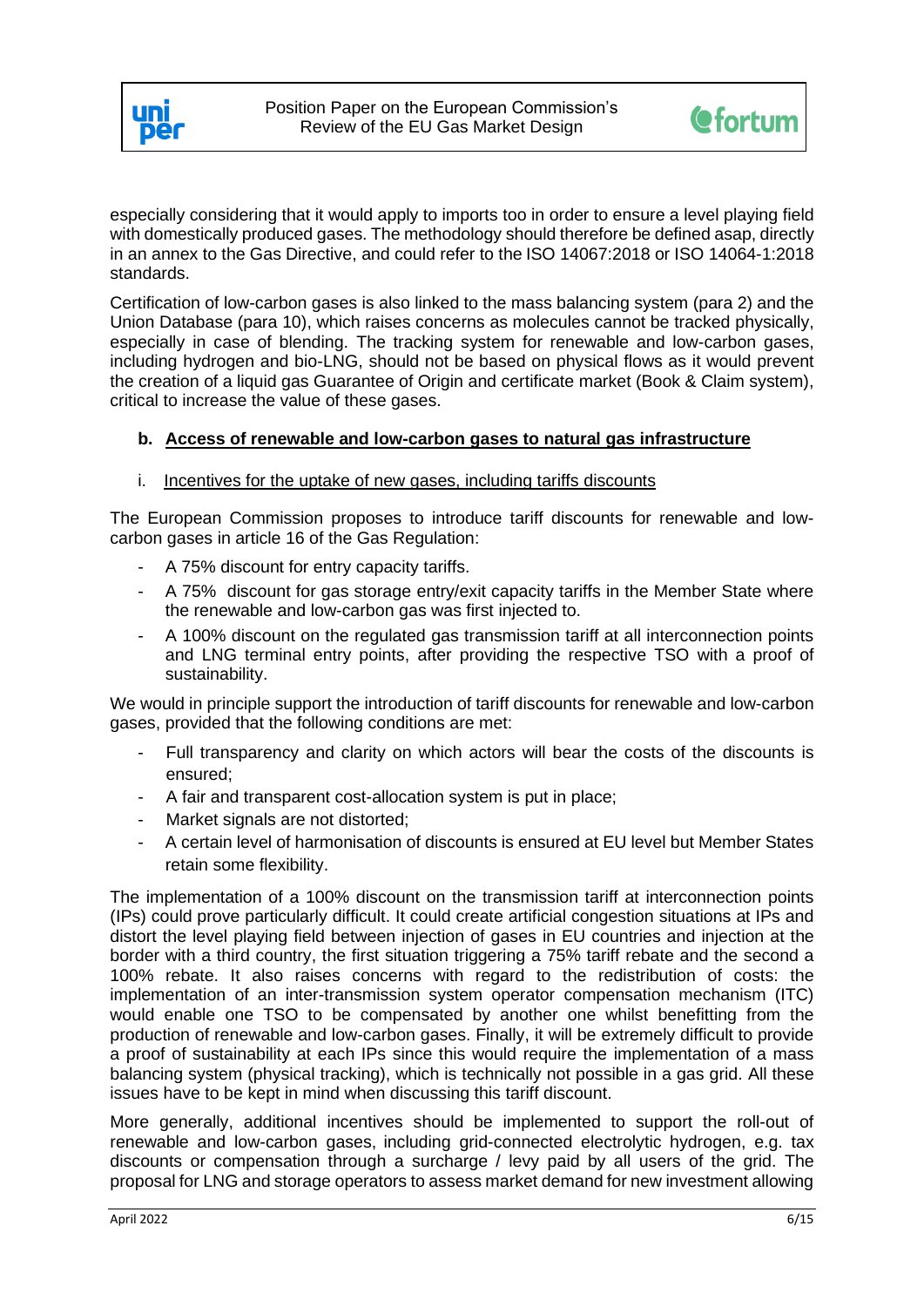



the use of renewable and low carbon gases in the facilities (article  $8 - Gas Regulation$ ) appears sensible in that regard. However, the notion of 'market demand' should be further defined and both LNG and storage system operators should remain free to decide whether they will repurpose their facilities to renewable and low-carbon gases. The roles and responsibilities of storage system operators (SSOs) under the different regulatory regimes should also be further clarified and a level playing field between all actors ensured. Additional costs for non-regulated SSOs in the framework of this provision shall be borne by the transmission system and taken into account in the calculation of network tariffs.

## ii. Gas quality and blending

Blending of renewable and low-carbon gases provides for a cost-efficient, swift first step to energy system decarbonisation, even though it leads to additional technical constraints and costs.

We therefore support the proposed obligation for transmission system operators (TSOs) to accept cross-border flows of gases with a hydrogen content of up to 5% by volume from 1 October 2025 (Article 20 of the Gas Regulation), provided the TSOs have the technical capability to continuously monitor the hydrogen blending level. Member States should retain the right to implement higher levels of blending at national level, where relevant.

To cope with hydrogen blending, storage system operators have to technically upgrade their storage facilities, which creates additional costs. These additional costs, as well as any incurred commercial losses, shall be borne by the transmission system and taken into account in the calculation of network tariffs.

To safely transport new gases and facilitate cross-border trade:

- Gas quality standards should be harmonised at EU level, taking into account renewable and low-carbon gases, especially hydrogen, and be developed by an independent technical expert group comprised not only of network but also market operators (e.g. based on the model of the ['Prime Movers Group'\)](https://www.entsog.eu/prime-movers-group-gas-quality-and-hydrogen-handling).
- A general harmonisation of rules on information provision and publication of the European Committee for Standardisation's (CEN) quality parameters should be envisaged.
- Network operators should be made responsible for ensuring efficient gas quality management and for providing greater visibility and transparency on costs for gas quality management.

The third point is well acknowledged in articles 35 and 40 of the Gas Directive and in article 30 of the Gas Regulation. However we would have appreciated a higher degree of harmonisation as regards the application of gas quality standards.

## **c. Dedicated hydrogen infrastructure**

## i. Key regulatory principles

The natural gas infrastructure can be repurposed at relatively low-cost for transportation and storage of hydrogen compared to new-built facilities. As such, gas network operators should be able to transform their transport and distribution networks into dedicated hydrogen networks.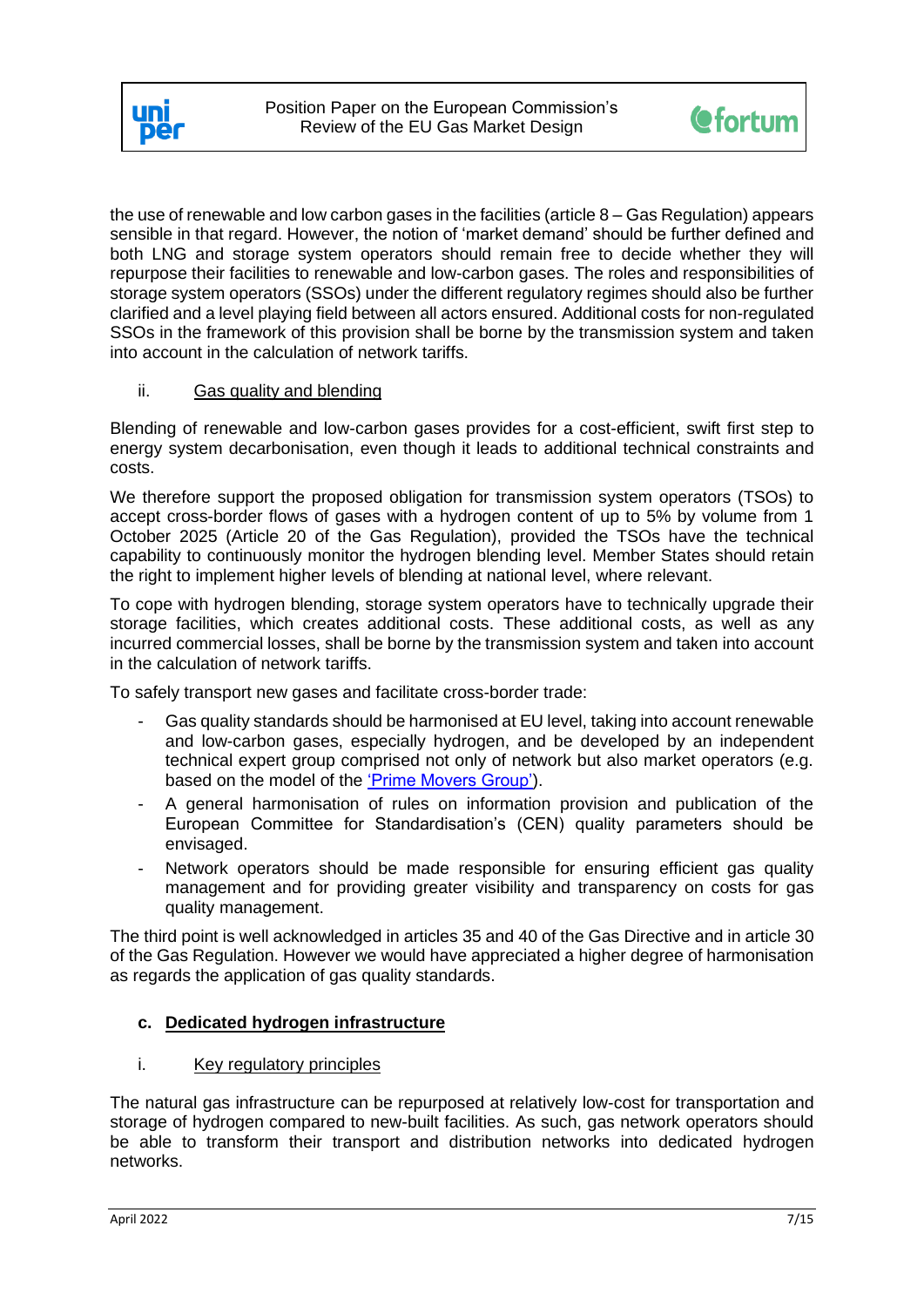



Key regulatory principles must be put in place to keep regulating these natural monopolies: vertical unbundling, horizontal unbundling and cross-subsidisation, third-party access (TPA) rules. To ensure regulatory certainty, these regulatory principles should ideally be applied to both existing and future private hydrogen infrastructures, as of the moment of their introduction. However, a certain degree of flexibility through temporary exceptions should be acknowledged during the first phase of hydrogen infrastructure development. All exemptions and derogations proposed in the Gas Directive and Regulation should be described in a concrete and detailed way and accompanied by a clear phasing-out plan and schedule.

# a. Vertical unbundling

The effective separation of network operators from activities of production, supply and storage, i.e. vertical unbundling, is fundamental. Strict unbundling rules should be applied:

- The same company should not be allowed to control both the hydrogen network and hydrogen production, storage or supply interests.
- The construction, ownership and operation of power-to-gas and hydrogen storage installations should always be provided for by the market to ensure against a suboptimal use of such assets, thereby avoiding market distortions.

As such, we strongly welcome that the principle of legal and organizational unbundling is enshrined in articles 62 and 54 of the Gas Directive.

However, we also acknowledge the need to support and facilitate hydrogen deployment, especially during the first phase of market ramp-up. As a result, we do not oppose the proposed exemptions and derogations to vertical unbundling rules, summarised below, provided that they will not lead to market disruptions and remain cost-efficient:

- Until the end of 2030, for existing hydrogen networks (article 47 Gas Directive) and integrated hydrogen network operators unbundled in accordance with the rules on independent transmission operators (ITOs, article 62§4 – Gas Directive).
- For independent hydrogen network operator unbundled in accordance with the rules on independent system operators (ISOs, article 62§3 – Gas Directive).
- For geographically confined, industrial or commercial area (article 48 the Gas Directive).

# b. Horizontal unbundling and cross-subsidisation

As for vertical unbundling, strict horizontal unbundling rules should be applied. The European Commission largely subscribes to this principle by introducing legal unbundling for hydrogen networks in article 63 of the Gas Directive: a hydrogen network operator shall be independent at least in terms of its legal form when it is part of an undertaking active in transmission or distribution of natural gas or electricity.

For fairness reasons, it is also important that hydrogen transport customers pay for the costs that arise from the construction and/or operation of a hydrogen transport network and that no costs are passed on to the natural gas network charges (no cross-subsidisation). In line with this, articles 64 and 69 of the Gas Directive stipulate that the accounts of hydrogen system operators should be kept separate, in order to avoid cross-subsidisation.

To enable the construction of a dedicated hydrogen infrastructure, public support / grants should be granted at early stages of hydrogen market ramp-up with comparatively high infrastructure costs. Rights of land use, private easements as well as (other) public permits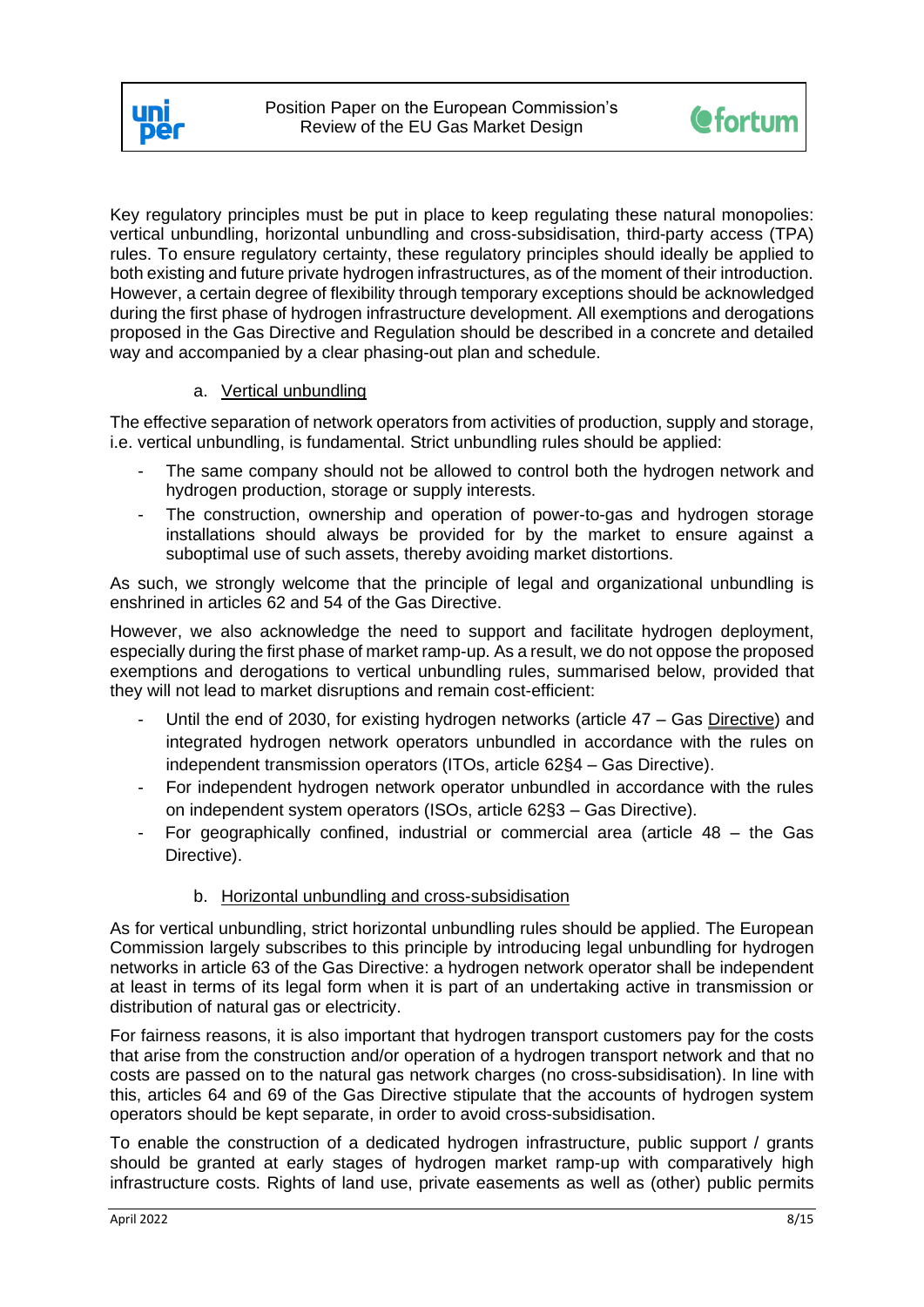



that have been granted for the construction and operation of natural gas networks should also remain valid once the networks are repurposed to hydrogen, in order to limit the administrative burden and reduce the permitting times.

If this is not sufficient for the hydrogen infrastructure to be built, cross-subsidisation could exceptionally be allowed, under strict conditions and regulatory oversight.

# c. Third-party access

With the emergence of dedicated hydrogen infrastructures, third-party access (TPA) rules should be clarified.

As proposed in article 31 of the Gas Directive, hydrogen transport networks should be subject to regulated TPA. Member States could however decide to apply negotiated TPA until the end of 2025. Any later date would risk hampering hydrogen market development.

We also support the clarification in article 6 of the Gas Regulation of the type of TPA services that should be offered by hydrogen network operators:

- Non-discriminatory TPA should be ensured and contract terms and tariffs published on the website of hydrogen network operators;
- As of 31 December 2030, hydrogen networks shall be organised as entry-exit systems. The same tariff provisions as for natural gas should apply to hydrogen, i.e. regulated entry/exit tariffs with NRAs approving tariffs or tariff methodologies in advance.
- A network code on capacity allocation for hydrogen networks will ultimately have to be published.

The provision limiting the duration of capacity contracts for hydrogen is concerning. Long-term capacity contracts are needed for investment certainty and limiting the duration of those contracts to any duration below 20 years would hinder hydrogen deployment during the first phase of market ramp-up. As such, the following should be envisaged:

- The maximum duration for capacity contracts should be set at 20 years for infrastructure completed before 2035.
- The maximum duration for capacity contracts should be set at 15 years for infrastructure completed after 2035.
- A 'use-it-or-lose-it' (UIOLI) system should be implemented in order to mitigate the capacity hoarding risk.

With regard to hydrogen storages, the Gas Directive states in article 33 that hydrogen storages should be subject to regulated TPA. The proposed regulated approach is justified to trigger the necessary investments and give operators a stable regulatory environment. However, exemptions could also be envisaged during the transition period, until 2030: negotiated TPA could be applied to storages located in geographically confined areas, on the model of article 48 of the Gas Directive, or for small storage installations. We also support the nondiscriminatory principle related to TPA services and the requirement for storage operators to provide both firm and interruptible capacity and both long-term and short term capacity (article 7 of the Gas Regulation).

Finally, the proposal for negotiated TPA in hydrogen terminals should be upheld, provided that the shortcomings linked to the 'hydrogen terminal' definition are tackled and the reference to liquid ammonia deleted.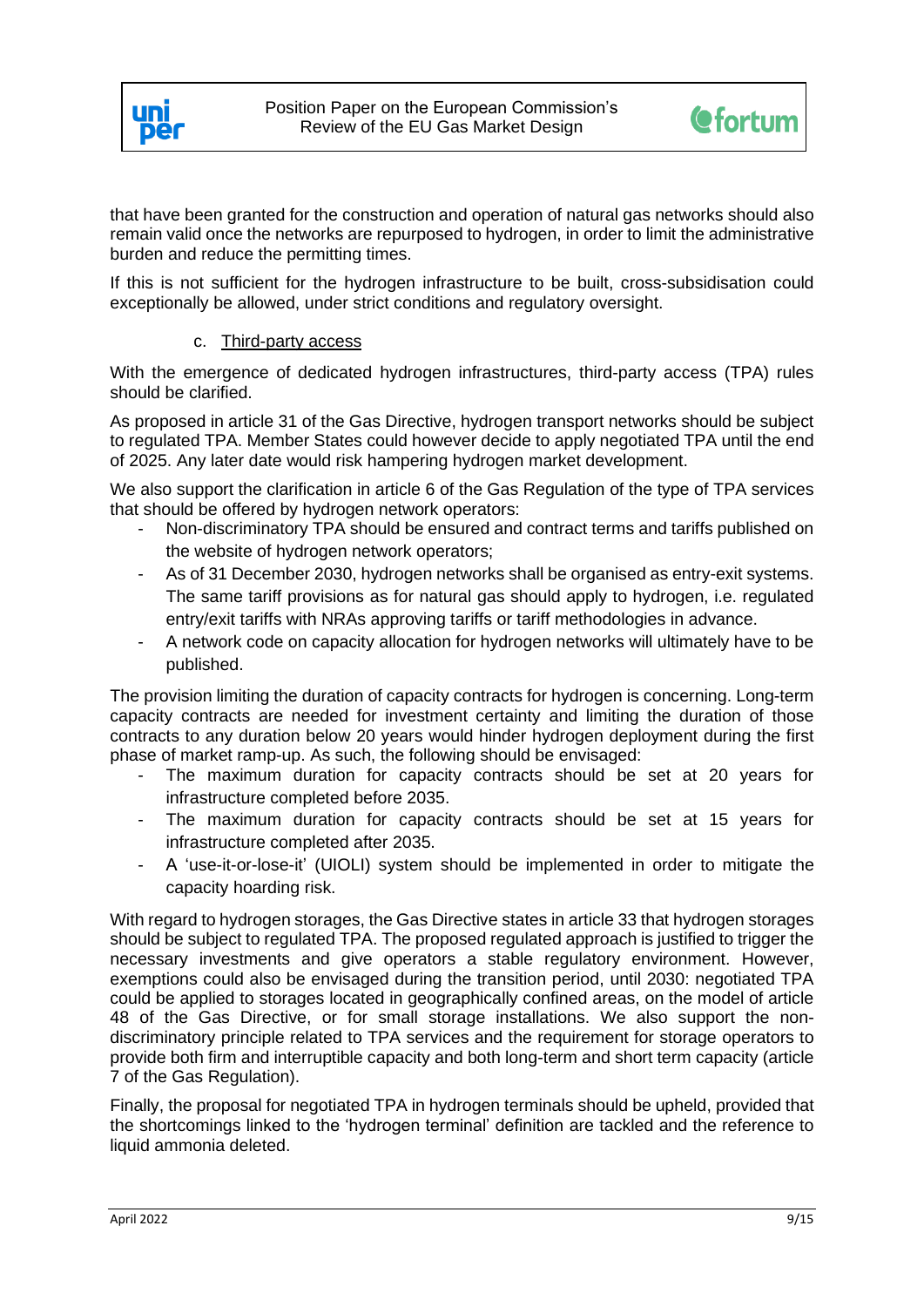



## ii. Network planning and creation of a Hydrogen Network Organisation

To foster hydrogen network planning and in line with article 52 of the Gas Directive, we support the development of hydrogen network development plans as it will ensure that the construction of hydrogen system is based on realistic and forward-looking demand projection. We however voice concerns towards the fact that no distinction is being made between the hydrogen transmission and distribution networks. This would increase the overall costs faced by distribution system operators, who in return might decide to stop their operations, which would be detrimental to the creation of a hydrogen infrastructure at all levels.

It should also be made clear in article 51 of the Directive that gas network operators are required to identify in their network development plans not only which facilities will be decommissioned but also if they will then be re-purposed for the transport of hydrogen.

Whilst the creation of a European Network of Network Operators for Hydrogen (ENNOH) might ensure predictability over the construction and operation of a hydrogen infrastructure in the future, its launch in the mid-2020s appears to be premature. Instead, the European Network of Transmission System Operators for Gas (ENTSOG) should be made responsible for undertaking the tasks foreseen for the ENNOH, i.e. adopting ten-year network development plans (TYNDPs) for hydrogen or developing network codes. Clear unbundling of hydrogenrelated and natural-gas related activities should be foreseen within ENTSOG, to make sure that the different interests are kept separate.

Swift cooperation and collaboration between the different network operators for gas, electricity and hydrogen is critical to ensure system integration and efficiency. The possibility for all network development plans to be based on a joint scenario (article 5 of the Gas Regulation) goes in this direction. The development of a single TYNDP at national level, covering all infrastructures and all energy carriers (article 51 of the Gas Directive), also appears to be a cost-efficient approach but might, here again, be premature.

## iii. Network codes

We welcome the adoption of network codes for hydrogen, as laid out in article 54 of the Gas Regulation. Detailed rules on the following elements are indeed required:

- Energy efficiency regarding hydrogen networks and components;
- Interoperability of hydrogen networks and hydrogen quality, including standardisation;
- A system of financial compensation for cross-border hydrogen infrastructure;
- Capacity-allocation and congestion-management;
- Harmonised tariff structures for hydrogen network access;
- Balancing.

With regard to rules on harmonised tariff structures for hydrogen, regional approaches should be fully taken into account in order to enable the development of hydrogen clusters. The natural gas transmission tariff system could be used as a blueprint as it has proven to be effective and functional and the hydrogen market area borders can be extended beyond national territories. For example, an area consisting of parts of the Netherlands and northwestern Germany, including North-Rhine Westphalia, could be a reasonable layout for a hydrogen market area to ensure a rapid market ramp-up with sufficient liquidity. This approach can also apply to smaller hydrogen clusters e.g. Moselle region (France, Luxembourg, Germany). This would facilitate the development of a hydrogen market and could even improve cost allocation.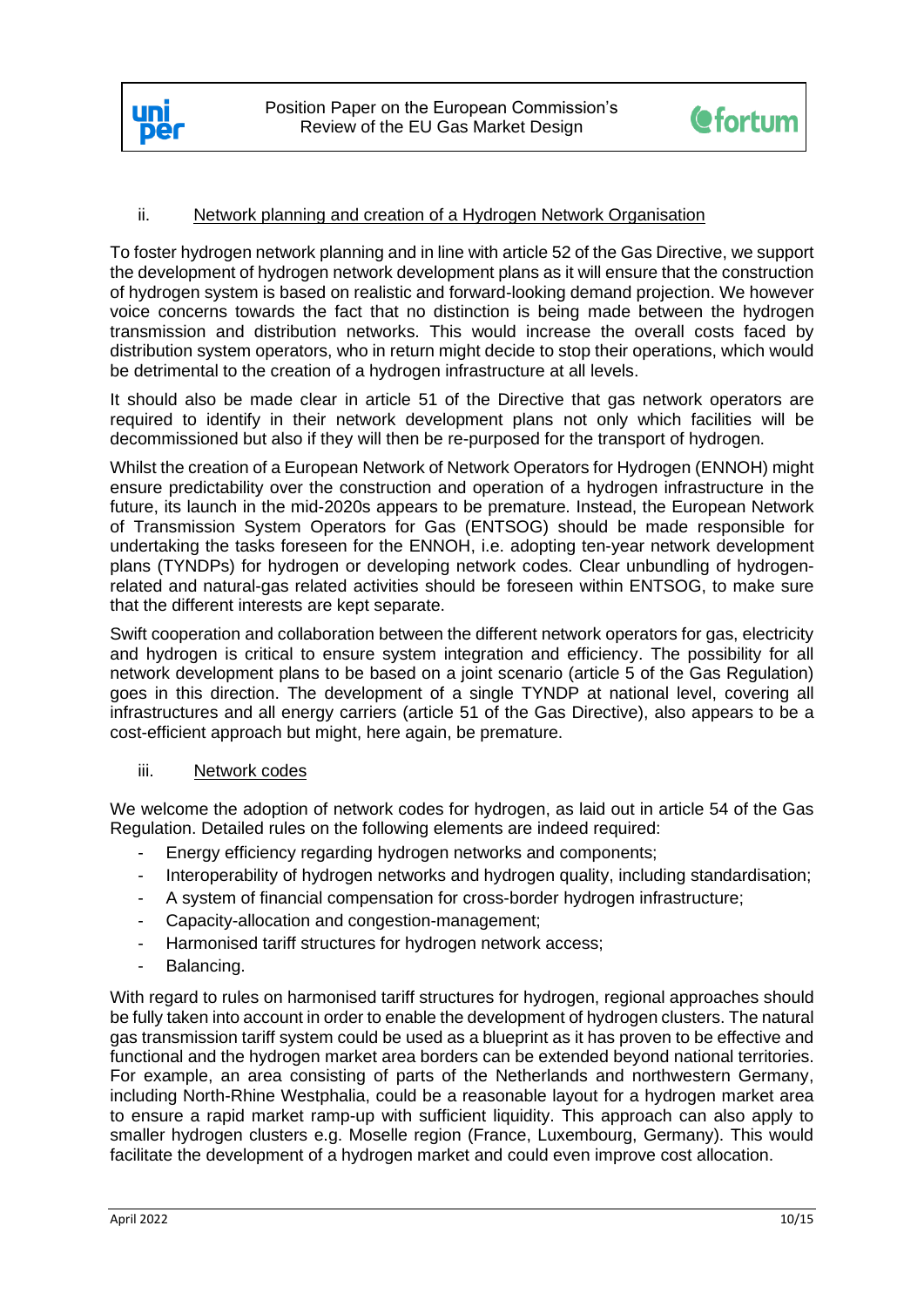



# **2. Promoting and strengthening the gas market rules**

## **a. Natural gas provisions**

#### i. Long-term contracts

The recent surge in energy prices has highlighted the importance of long-term contracts (LTCs) to increase the resilience of the EU energy system, provided that they comply with the EU's competition rules.

In order to make sure that LTCs do not present an obstacle to the integration of renewable and low-carbon gases, article 27 of the Gas Directive prevents the duration of contracts for the supply of unabated fossil gas to run beyond 2049.

We generally support this proposal from the European Commission, as it is in line with the overall EU's objective to reach climate neutrality in 2050. However, we raise concerns towards the fact that no definition for 'unabated fossil gas' is provided in this Directive. Additionally, any earlier date than 2049 should be rejected as it could endanger the supply of natural gas in Europe, needed in the transition period to provide baseload power and mitigate the intermittency of renewable energy.

Finally, a derogation could be envisaged for LTCs of unabated fossil gas that aim at producing renewable or low-carbon gases, for instance via pyrolysis or steam methane reforming combined with carbon capture and storage (SMR + CCS).

ii. Tariffs

The current gas market rules are functioning well and as such, natural gas access tariffs should generally be upheld. We would however suggest to introduce an access tariff discount for gas storages of 100% in order to reward the flexibility and the cost savings they bring to the system.

#### iii. Transmission lines with third-countries

The general provisions on the operation of transmission lines with third-countries (article 81 of the Gas Directive) have not been modified, which we welcome as they were already updated in 2019. We generally warn against frequent changes in the legislative framework as any instability endangers the proper functioning of the internal market.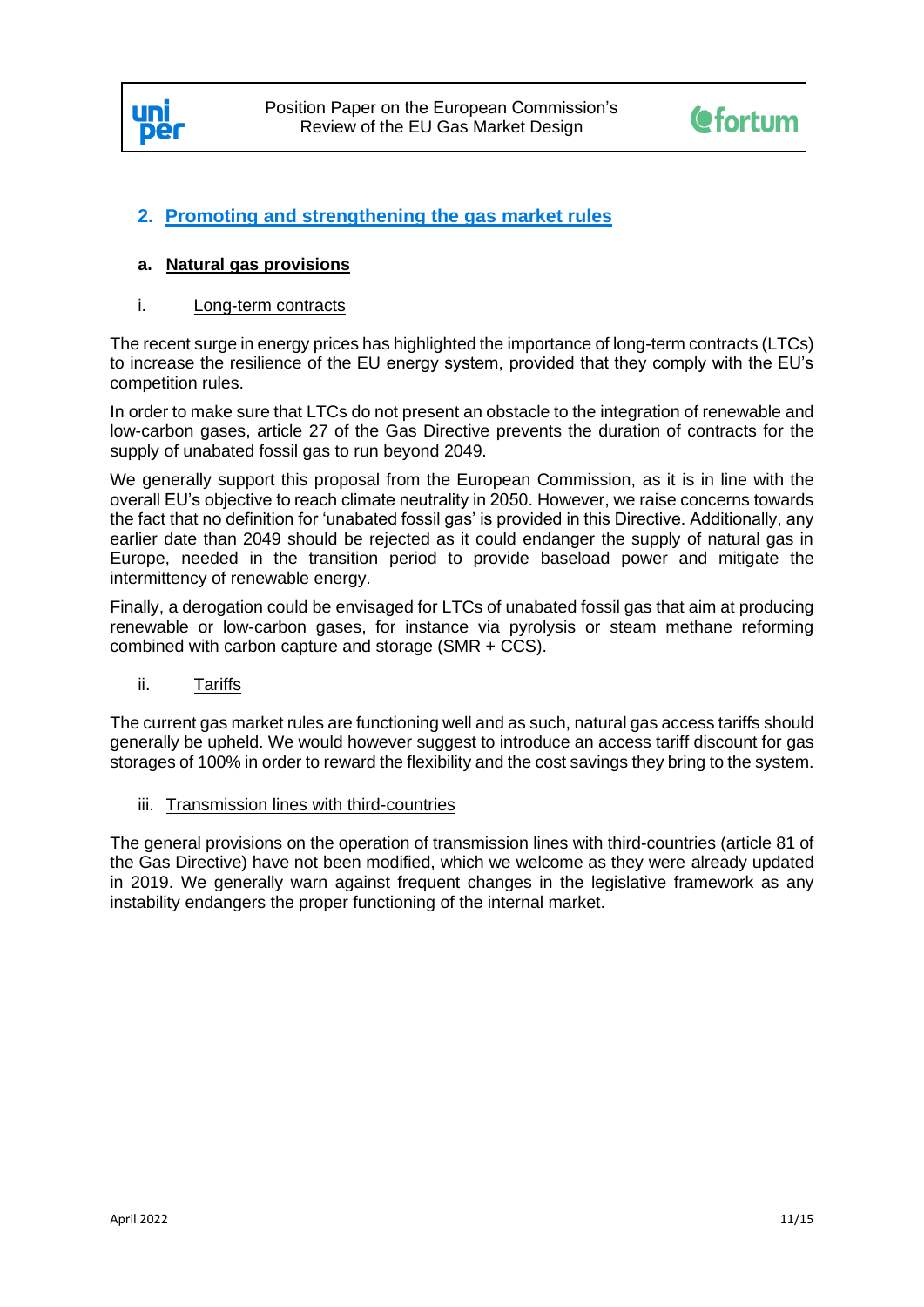



# **b. LNG provisions**

LNG plays a growing importance in the EU energy mix as it helps to further connect the European gas market with the global gas market and to further diversify gas supplies and competition. LNG does not only complement the existing natural gas supply, but is also a bridging fuel in the energy transition considering its low-carbon and high-energy content compared to any other hydrocarbons.

In order to develop and reach its full potential, a fair policy and regulatory framework should be set for LNG. Whilst the same provisions as for natural gas should generally apply, measures to increase transparency and facilitate access to available capacities at LNG terminals should be envisaged to further improve the functioning of the market.

We therefore welcome that the review of the Gas Regulation increases the overall transparency of the system by requiring LNG system operators to:

- Ensure non-discriminatory TPA as well as both bundled and unbundled services (article 7).
- Ensure transparent and non-discriminatory booking platform for LNG facility users to re-sell their contracted capacity on the secondary market (article 10), provided that it will have no material negative impact on shippers. Whilst the 'use it or lose it' principle will continue to apply, shippers should remain free to publish their available capacity on the platform.
- Publish their tariffs on a single European platform, to be set-up within 18 months from entry into force of the Regulation (article 31).
- Provide user-friendly instruments for calculating tariffs (article 31).

The introduction of a 100% discount to the access tariff should also be envisaged for LNG terminals, in order to fully reward the flexibility and the cost savings that they bring to the system. This follows the same logic as for gas storages.

Global competitiveness should always be kept in mind when discussing LNG: the right balance should be striked between increasing the transparency of the EU system and remaining flexible and attractive on global markets. European-wide solutions could for instance be envisaged to make sure that the UK, an important market and entry port for LNG, is covered.

Finally, we want to highlight that a general discussion on carbon credits would deserve to be held at EU level. This discussion should for instance reflect on the need for carbon credits to be additional, on the development on the global scene of high-quality schemes such as the Gold Standard and on the possible elaboration of an EU legislation on the issue.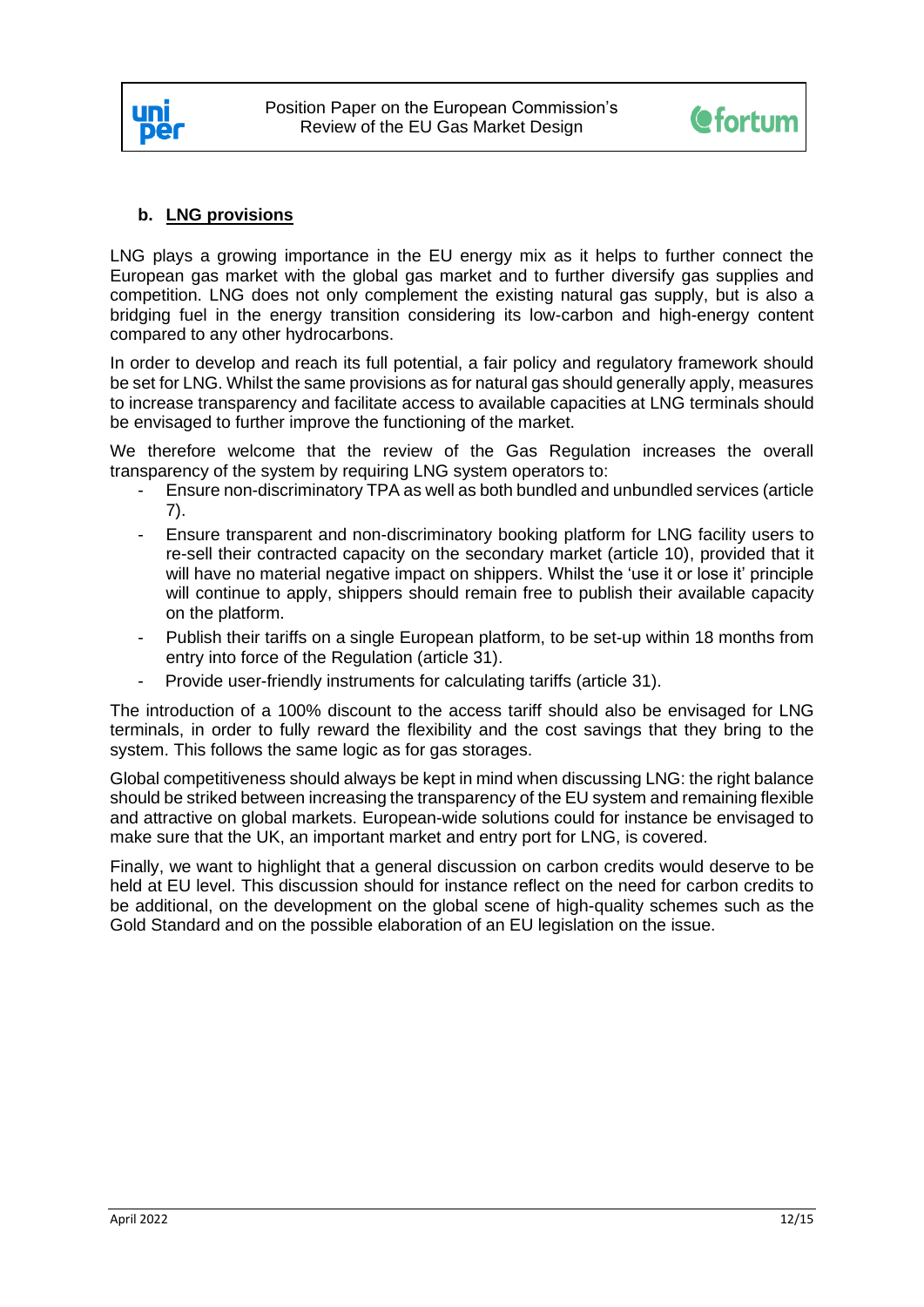



# **3. Ensuring security of supply**

The gas sector is paramount to ensuring security of supply and providing flexibility to the overall system through the balancing of intermittent power generation. Whilst discussions on storages are evolving quickly in light of the current geopolitical situation, the following points focus exclusively on the review of the Security of Gas Supply Regulation, as proposed by the European Commission on 15 December.

## **a. The role of gas storages**

Article 2 defines strategic stocks as gas purchased, managed and stored by TSOs exclusively for carrying out their functions as TSO and for the purpose of security of supply. Gas stored as part of a strategic stock shall be dispatched only when required to keep system in operation and can otherwise not be sold on the market. This is an important clarification that follows a strict application of the vertical unbundling rules and should be generally supported. However, TSOs should not be the only ones allowed to buy strategic stocks. It should be left to the Member States to determine the entity that manages the purchase of strategic stocks, for instance market areas managers (for instance THE in Germany). In case TSOs are the chosen entities, it should be explicitly stated that the strategic stock can be used excusively for carrying out their functions, i.e. safeguard transport network system stability, and not for the superordinate purpose of security of supply. TSOs are not responsible for security of supply, but only for transport system stability. As a result, the words 'security of supply' should therefore be replaced by 'transport network system stability' in sentence 1 of the definition of the strategic stocks.

The measures proposed require Member States to explicitly make storages part of their security of supply risk assessments at regional level. Storage has to be considered in EU-wide simulation of disruption scenarios (article 7) and in preventive action plans as well as emergency plans (article 8). The fact that gas storage facilities are to play a more prominent role in securing supply in future is logical and consequent in view of the great importance of storage facilities in meeting demand. We have seen that for example, in Germany, storage facilities contribute up to 60 % to covering peak demand.

Article 7b describes the approach to a more efficient and joint use of infrastructures and gas storages. Member states shall enable the cross border exchange of gas and cross border access to storage and LNG (Art 7 b 1)

According to the European Commission's proposal, common risk assessments shall include an analysis of the adequacy of storage facilities available in the region and on the functioning of storage capacities and their contribution to security of supply. The analysis shall compare the role of gas storages with alternative measures such as investments in energy efficiency and renewables (article 7.b.2).

When the risk assessment shows a supply risk at regional level that cannot otherwise be addressed, Member States should consider one of the following storage-based measures after consultation in the risk group (article 7.b.3):

- a. Obliging gas storage users to store a minimum volume of gas in underground storage
- b. Tendering, auctioning or equivalent mechanisms which incentivise bookings of storage capacities under which the potential shortfalls in costs are covered
- c. Obliging TSO to purchase and manage strategic stocks of gas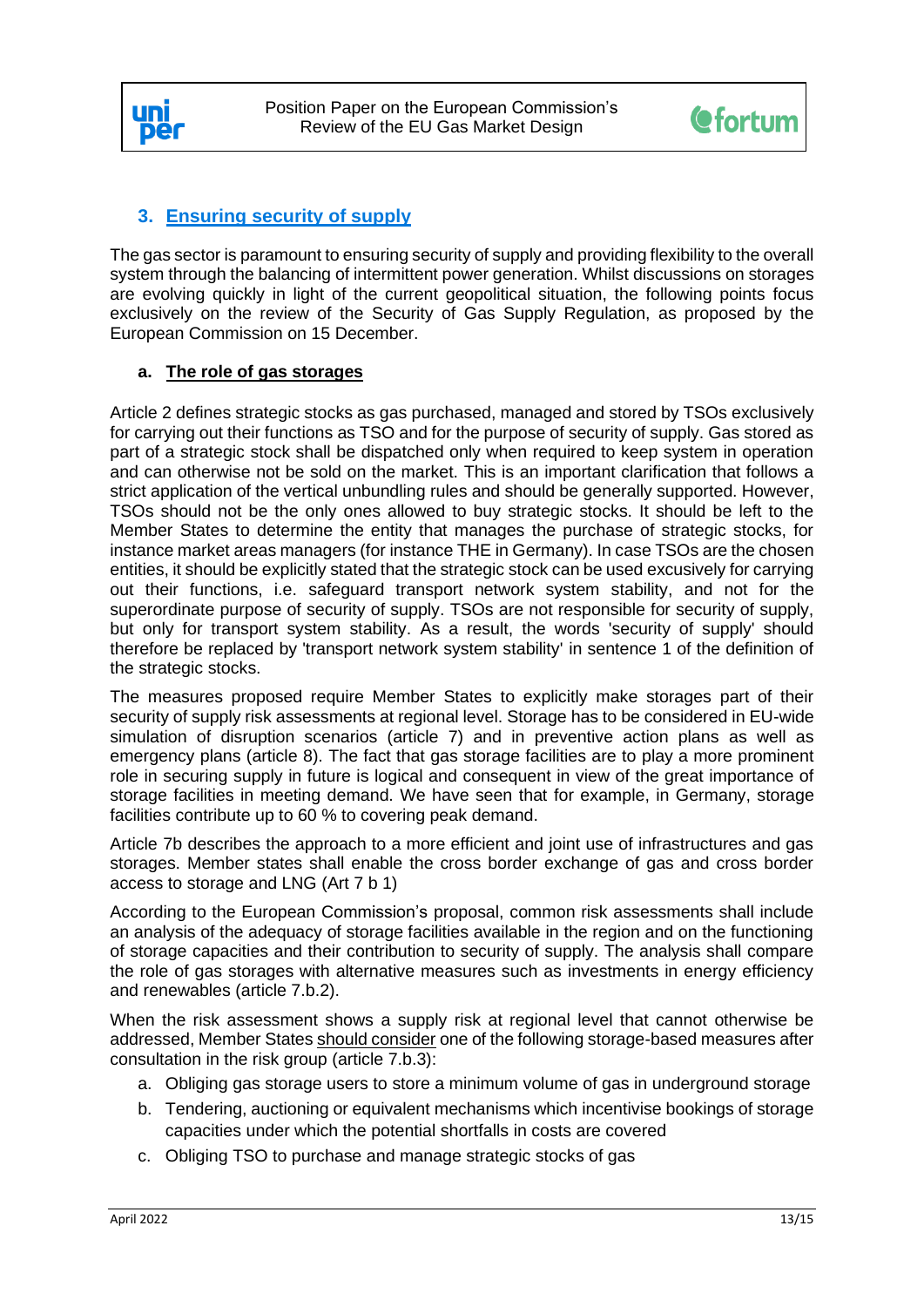



d. Integration of storage in TSO network in case it would otherwise stop operations, if such stop of operations would put at risk the secure and reliable functioning of the transmission system

We support the proposal to the extent that the options listed there, in which way gas storage facilities are to be given more weight in security of supply, are not made binding on the Member States. Whilst Member States should be required to put in place the necessary measures, in line with the EU framework, to ensure security of supplyand to demonstrate their choice in their national risk assessments, they should be free to determine whether and in which form the storage facilities are to be used for a tailor-made security concept ("… shall consider …). In Germany, for example, the above mentioned option b. "Auctioning of tailor-made Long-Term-Options" is applied. If such auctioning is properly designed and dimensioned, it can cover the supply risks adequately and cost-efficiently. In our view, it should be left to the Member States to decide whether and which measure they use to ensure their security of supply. This flexibility allows solutions that take into account the individual circumstances in a state and in a group of states with regard to the existing gas market and infrastructure, including storage facilities and transport connections within the state and to neighbouring states. In contrast, an obligation to use storage facilities to improve security of supply could lead to avoidable additional costs.

According to the headline of Art. 7 b, an 'Efficient and joint use of infrastructures and gas storage' is required. We suggest changing the headline to 'Consideration of an efficient and joint use of infrastructures and gas storage', as no obligation to introduce storage-based instruments is introduced on EU level.

A measure discussed in the light of the energy price development and tight gas storage levels at the end of 2021 is a joint procurement for strategic stocks (article 7.d). Member states may set up joined procurement of strategic stocks by TSOs to ensure security of supply. If this joint procurement complies with EU law and competition law – and this is explicitly emphasised in the proposal – then, in our view, there are no fundamental concerns about such a procurement, that is solely intended to ensure security of supply. But as already mentioned above, the strategic stock should not contribute to the security of supply, but to the stability of the transport network system. Here, too, the words 'security of supply' should be replaced by 'transport network system stability'.

Finally, as a more general statement, it has to be taken into account that an expanded role of gas storage and the creation of strategic stocks for ensuring transport network stability can lead to a de facto reduction of the available storage capacities for market-based use in individual regions or member states. In specific cases, this may lead to a need for storage expansion, which may take a long time to realize.

## **b. Cybersecurity**

New security of supply issues, linked to the digitalisation of our economies, should be taken into account. We therefore welcome the introduction in article 8 of some measures on cybersecurity. This addresses the significantly increased risk of cyberattacks, which can undoubtedly pose a threat to the security of gas supply and to the resilience of critical gas infrastructures.